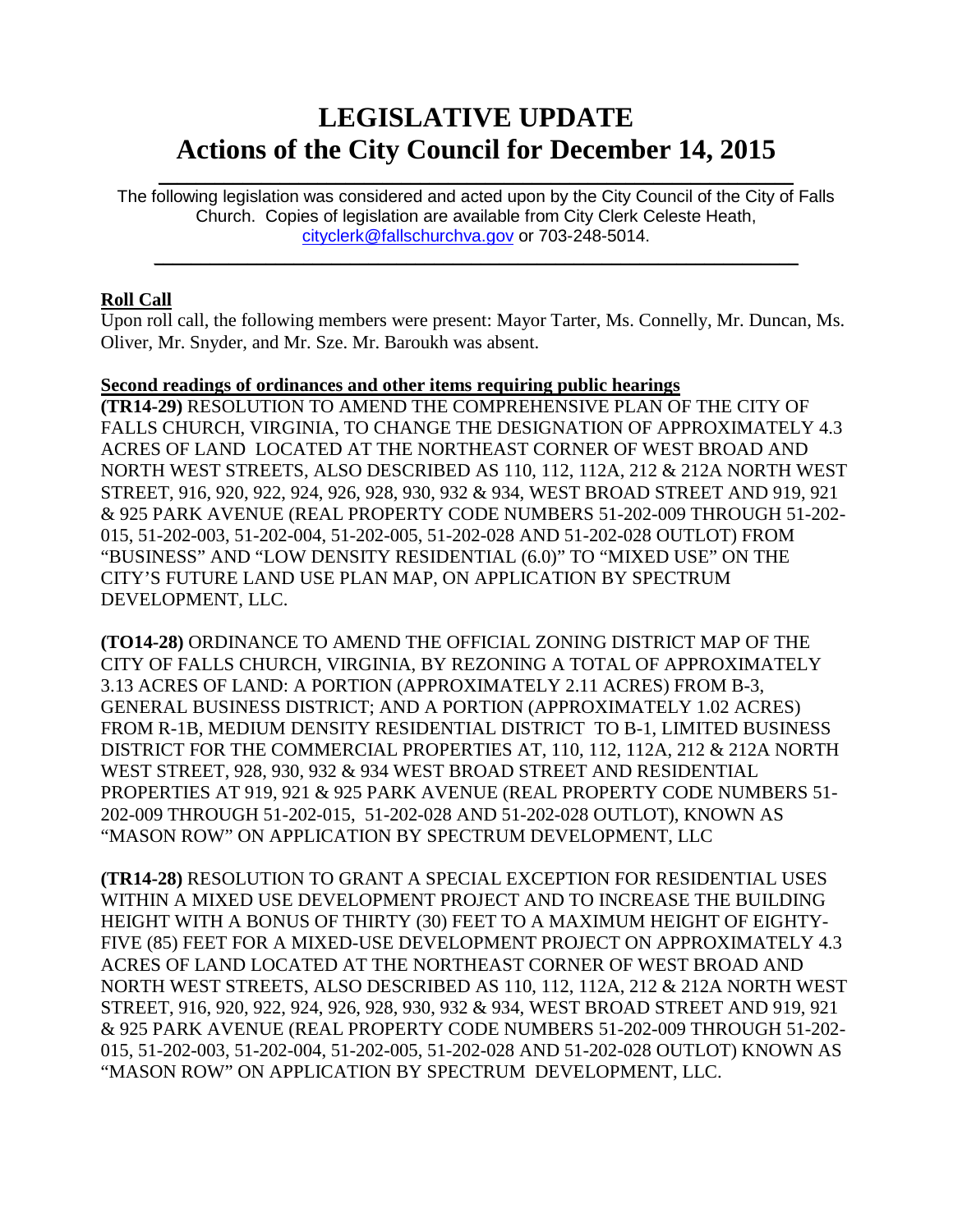**MOTION that the applicable actions which are (TR14-29), (TO14-28), and (TR14-28) be deferred until January 11, 2016 as recommended by staff, for a final work through of the commitments and the changes which seem to be moving in the right direction. PASSED on roll call vote, 6-0.**

**(TO15-15)** ORDINANCE TO AMEND CHAPTER 15-20 OF THE CODE OF THE CITY OF FALLS CHURCH TO ALLOW FOR WAIVER OF CERTAIN BUILDING PERMIT FEES IN THE CASE OF BUSINESS RELOCATION CAUSED BY REDEVELOPMENT **MOTION to adopt (TO15-15) PASSED on roll call vote, 6-0. (Ord. 1943)**

**(TO15-16)** ORDINANCE TO AMEND SECTION 40-16 OF THE CODE OF THE CITY OF FALLS CHURCH TO SET THE TAX ON THEATER ADMISSIONS AT TEN PERCENT OF EACH TICKET

**MOTION to defer (TO15-16) to January 11, 2016 to gather more information as requested by citizens and members of Council PASSED on roll call vote, 6-0.**

**(TO15-14)** ORDINANCE TO AMEND CHAPTER 48 "ZONING" TO REQUIRE A SPECIAL USE PERMIT FOR CERTAIN USES NOW PERMITTED BY RIGHT IN THE B-1, B-2, B-3 AND M-1 DISTRICTS, SHIFT REVIEW AND APPROVAL OF THOSE TO THE PLANNING COMMISSION AND CITY COUNCIL, ALLOW SECOND STORY BUSINESS SIGNS IN B DISTRICTS, AND REMOVE OBSOLETE CODE LANGUAGE **MOTION to defer (TO15-16) to January 25, 2016 PASSED on roll call vote, 6-0.**

#### **Resolutions and first readings of ordinances**

**(TO15-17)** ORDINANCE TO AMEND CHAPTER 14, ENVIRONMENT, ARTICLE V, OUTDOOR LIGHTING, TO DELETE STRINGS OF LIGHTS FROM PROHIBITED INSTALLATIONS

**MOTION to grant first reading of (TO15-17), refer to the Planning Commission for a formal recommendation, and schedule a public hearing and second reading for the January 25, 2016 City Council meeting and advertise the same according to law PASSED on roll call vote, 6-0.** 

#### **Consent items**

**MOTION to approve the following Consent Items PASSED on roll call vote, 6-0:**

AUTHORIZE THE CITY MANAGER TO AMEND AN EXISTING CONTRACT WITH KING LUMINAIRE FOR STREET LIGHT POLES AND RELATED GOODS

**(TR15-31)** RESOLUTION ENDORSING CITY'S FY17–22 RSTP FUNDING APPLICATION **(Res. 2015-33)**

AUTHORIZE THE CITY MANAGER TO AMEND AN EXISTING CONTRACT WITH MOTOROLA, DBA WIRELESS COMMUNICATIONS FOR PUBLIC SAFETY RADIOS AND RELATED GOODS

**(TR15-35)** RESOLUTION TO CHANGE THE NAME OF THE HUMANITIES COUNCIL: CITY OF ARTS, THEATRE, CULTURE AND HISTORY (CATCH) AND UPDATING GUIDELINES